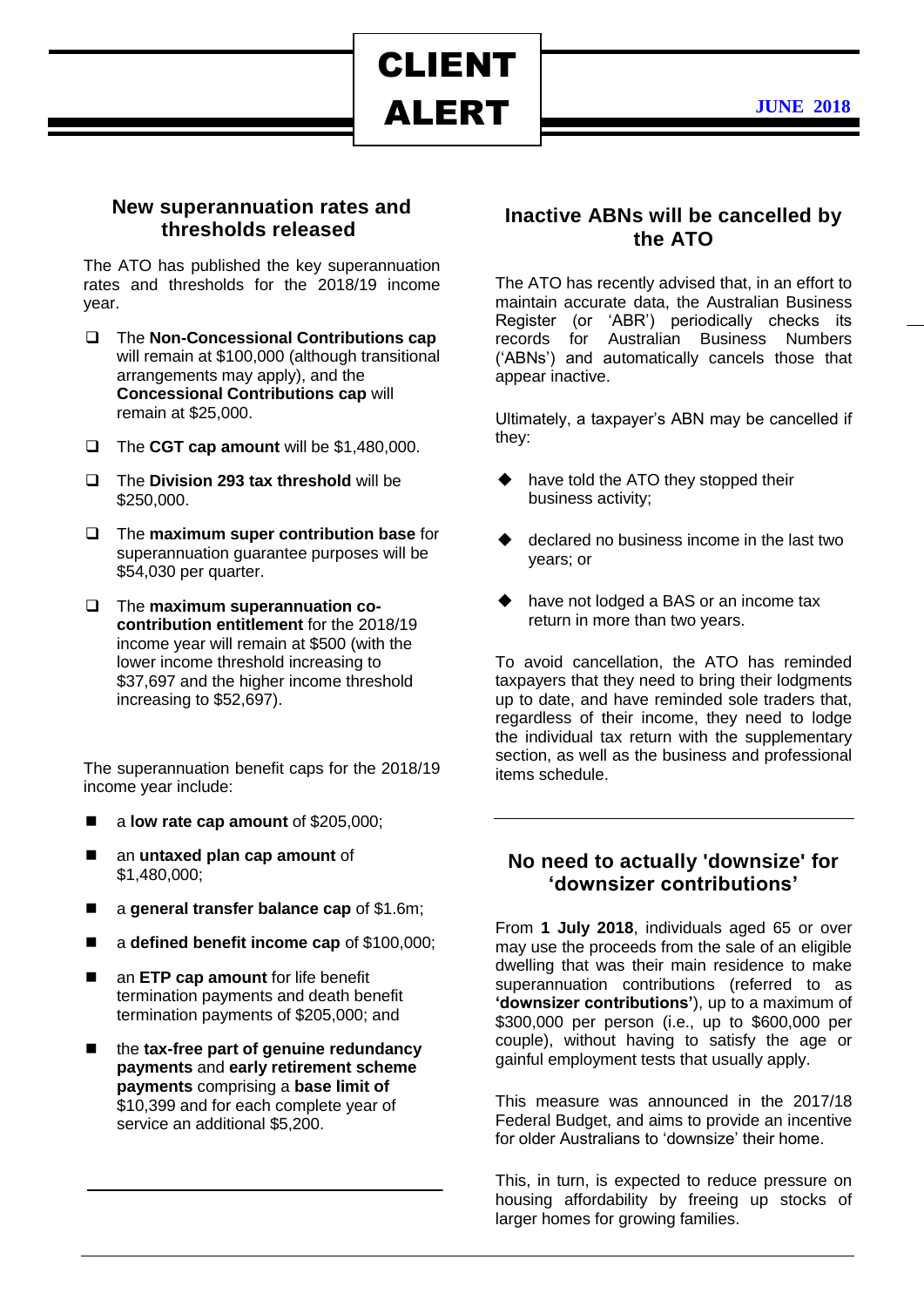Importantly, it should be noted that there is no requirement for an individual **to actually 'downsize'** by acquiring a smaller property, or to even acquire another property at all.

In this regard, all that is required is that the individual (or their spouse) 'downsizes' by selling their 'main residence'.

# **GST withholding measures now law**

Legislation has been passed to "clamp down" on GST evasion in the property development sector.

From 1 July 2018, purchasers of new residential premises and new residential subdivisions will generally be required to withhold the GST on the purchase price at settlement and pay it directly to the ATO.

Property developers will also need to give written notification to purchasers regarding whether or not they need to withhold.

The new obligations are primarily aimed at ending the practice of some developers collecting GST on new properties before dissolving their business prior to remitting such tax to the ATO.

# **ATO focus on holiday home rentals**

The ATO has recently advised that they are *"setting their sights on the large number of mistakes, errors and false claims made by rental property owners who use their own property for personal holidays"*.

While it confirms that the private use of holiday homes by friends and family is entirely legitimate, the ATO states that such use reduces a taxpayer's ability to earn income from the property, and therefore impacts on (i.e., reduces) the amount of claimable deductions.

As a result, the ATO has reminded holiday home owners that:

 $\Box$  They can only claim deductions for a holiday home with respect to periods it is genuinely available for rent.

 $\Box$  They cannot place unreasonable conditions on prospective tenants/renters, set rental rates above market value, or fail to advertise a holiday home in a manner that targets

 people who would be interested in it and still claim that the property was genuinely available for rent.

- $\Box$  Where a property is rented to friends or relatives at 'mates rates', they can only claim deductions for expenses up to the amount of the income received.
- $\Box$  Property owners whose claims are disproportionate to the income received can expect greater scrutiny from the ATO.

# **2018 Budget Update**

The Government handed down the 2018/19 Federal Budget on Tuesday 8th May 2018. Some of the important proposals include:

- The introduction of the 'Low and Middle Income Tax Offset', a temporary nonrefundable tax offset of up to \$530 p.a. to Australian resident low and middle income taxpayers for the 2019 to 2022 income years. This offset will apply *in addition* to the Low Income Tax Offset.
- Providing tax relief for individual taxpayers by progressively increasing some of the tax brackets (including an increase in the top threshold of the 32.5% personal income tax bracket from \$87,000 to \$90,000 from 1 July 2018), and eventually removing the 37% tax bracket entirely.
- The \$20,000 immediate write-off for small business will be extended by a further 12 months to 30 June 2019 (i.e., for businesses with aggregated annual turnover less than \$10 million).
- $\blacksquare$  From 1 July 2019:
	- Increasing the maximum number of allowable members in an SMSF from four to six members;
	- Ensuring that unpaid present entitlements (or 'UPEs') come within the scope of Division 7A; and
	- Denying deductions for expenses associated with holding vacant residential or commercial land.